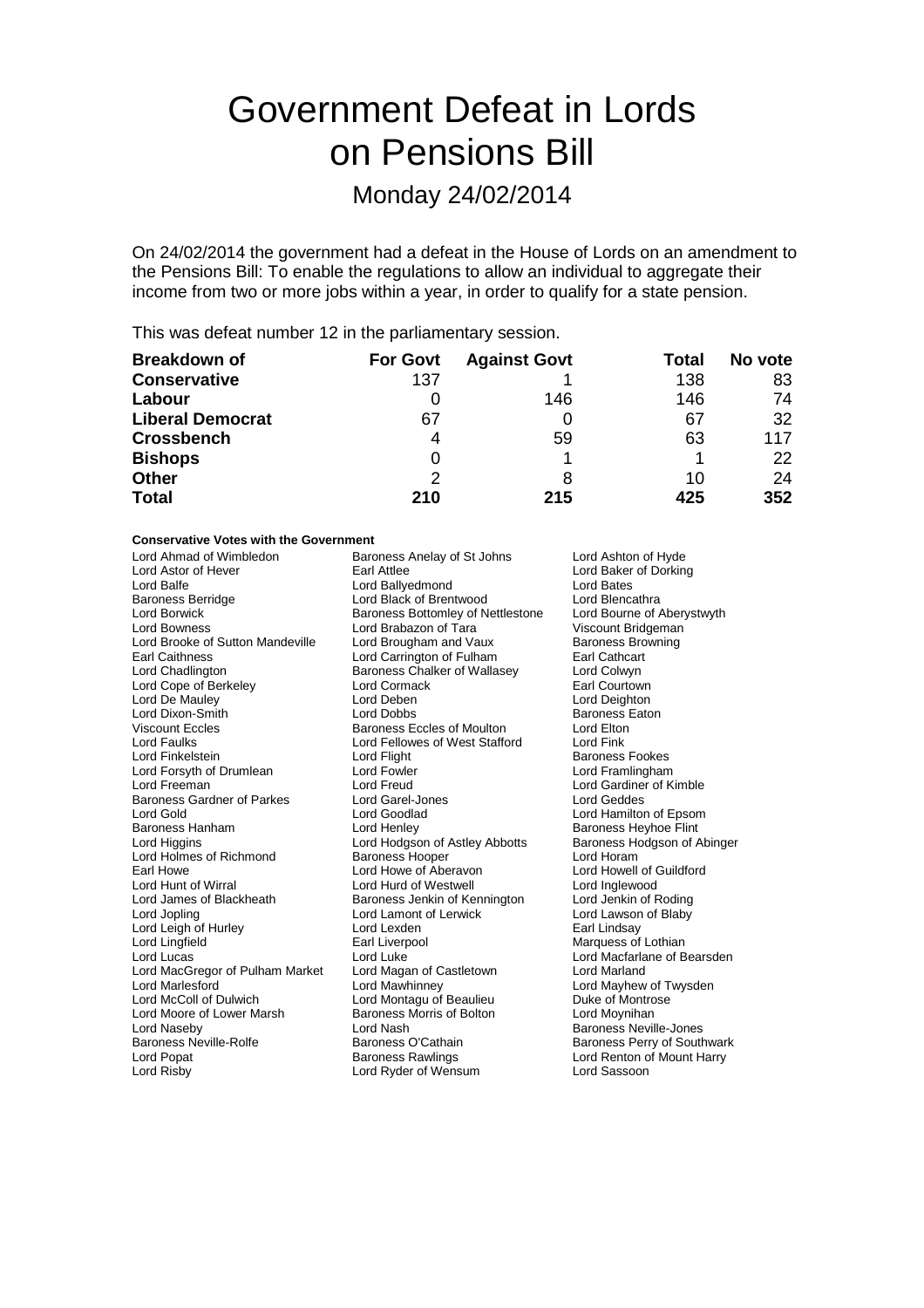Baroness Seccombe **Lord Selkirk of Douglas** Baroness Sharples<br>
Lord Shaw of Northstead **Lord Sheikh** Baroness Shephard Lord Sherbourne of Didsbury Earl Shrewsbury<br>Baroness Stedman-Scott Lord Stewartby Baroness Stedman-Scott Lord Stewartby Baroness Stowell of Beeston Lord Strathclyde Lord Swinfen Lord Taylor of Holbeach Lord Trefgarne Viscount Trenchard Lord Trimble Lord True **Communist Cluber Lord Tugendhat** Baroness Verma<br>
Lord Wakeham **Baroness Wheatcroft** Baroness Wilcox Baroness Williams of Trafford

Baroness Wheatcroft<br>Viscount Younger of Leckie

Lord Sheikh <sup>of C</sup>ord Shephard of Northwold<br>Earl Shrewsbury **Example Shephard Shephard Shephard Shephard Shephard Shephard Shephard Shephard Shephard Shephard Shephard Shephard Shephard Shephard Shephard Shephard Shephard** 

### **Conservative Votes against the Government**

Baroness Cumberlege

#### **Labour Votes with the Government**

## **Labour Votes against the Government**

Lord Clarke of Hampstead Lord Clinton-Davis<br>
Baroness Corston Baroness Crawley Lord Foster of Bishop Auckland Lord Foulkes of Cumnock<br>
Lord Giasman Lord Gordon of Strathblane Baroness Henig Baroness Hilton of Eggardon<br>Baroness Hollis of Heigham Lord Howarth of Newport Lord Hughes of Woodside Lord Hunt of Kings Heath<br>Lord Joffe Baroness Massey of Darwen Lord Maxton<br>
Baroness McDonagh Lord McFall of Alcluith Lord Noon Lord O'Neill of Clackmannan<br>
Lord Pendry Corporation Baroness Pitkeathley Lord Ponsonby of Shulbrede Lord Prescott<br>
Lord Rea<br>
Lord Reid of Cardowan Baroness Smith of Basildon<br>
Lord Stevenson of Balmacara<br>
Lord Stone of Blackheath Lord West of Spithead Baroness Wheeler Baroness Wheeler Baroness Wheeler Baroness Wilkins Lord Wills **Community Lord Wood of Anfield** Lord Woolmer of Leeds Baroness Worthington **Leads** Lord Young of Norwood Green

Baroness Adams of Craigielea Lord Adonis<br>
Lord Anderson of Swansea Baroness Andrews Baroness Amstrong of H Lord Anderson of Swansea **Baroness Andrews** Baroness American Baroness Armstrong of Hill Top<br>
Lord Bach Baroness Baroness Bakewell **Baroness Baroness Bakewell** Lord Bassam of Brighton Lord Bach Baroness Bakewell **Communist Baroness Bakewell**<br>
Lord Berkeley **Baroness Bakewell** Baroness Blackstone Baroness Backstone Baroness Billingham Baroness Blackstone<br>
Lord Bragg<br>
Lord Brookman Baroness Blackstone<br>
Lord Browne of Ladyton Lord Boateng Lord Borrie Lord Bragg Lord Brooke of Alverthorpe Lord Brookman Lord Browne of Ladyton Lord Campbell-Savours 
Lord Carter of Coles<br>
Lord Clarke of Hampstead
Lord Clinton-Davis

Lord Collins of Highbury Baroness Corston **Baroness Crawley** Lord Cunningham of Felling<br>
Lord Davies of Oldham **Baroness Dean of Thornton-le-Fylde** Baroness Donaghy Lord Davies of Oldham Baroness Dean of Thornton-le-Fylde<br>Baroness Drake Lord Dubs<br>Baroness Drake Lord Dubs Baroness Drake Lord Cord Dubs Lord Dubs Lord Evans of Temple Guiting<br>Lord Evans of Watford Lord Baroness Farrington of Ribbleton Lord Faulkner of Worcester Baroness Farrington of Ribbleton Lord Faulkner<br>
Lord Foulkes of Cumnock Lord Giddens Lord Gordon of Strathblane Baroness Gould of Potternewton<br>Lord Grenfell Lord Grocott Lord Graham of Edmonton Lord Grenfell Lord Grocott Viscount Hanworth **Lord Harris of Haringey** Lord Harrison<br>
Lord Hart of Chilton **Communist Communist Corress Hayter of Kentish Town** Baroness Healy of Primrose Hill Lord Hart of Chilton **Baroness Hayter of Kentish Town** Baroness H<br>Baroness Henig **Baroness Hilton of Eggardon** Lord Hollick Baroness Hollis of Heigham Lord Howarth of Newport Baroness Howells of St Davids<br>
Lord Hughes of Woodside Lord Hunt of Kings Heath Lord Irvine of Lairg Lord Hughes of Woodside<br>
Lord Hunt of Kings Heath<br>
Lord Jones Baroness Jones of Whitchurch<br>
Lord Jones Baroness Jones of Whitchurch<br>
Lord Jones Baroness Kennedy of Cradley Lord Judd<br>
Baroness King of Bow Baroness Kingsmill<br>
Baroness Kingsmill Lord Kennedy of Southwark **Baroness King of Bow** Baroness Kingsmill Baroness Kingsmille Baroness Kingsmille Baroness Kingsmille Baroness Kingsmille Baroness Kingsmille Baroness Kingsmille Baroness Kingsmille Baroness Kings Baroness Kinnock of Holyhead Lord Kinnock Cord Kinnock Lord Kinkhill<br>
Lord Knight of Weymouth Baroness Lawrence of Clarendon Lord Layard Lord Knight of Weymouth **Baroness Lawrence of Clarendon** Lord Layard<br>
Lord Lea of Crondall **Baroness Liddell of Coatdyke** Lord Liddle Lord Lea of Crondall **Baroness Liddell of Coatdyke** Lord Liddle<br>
Lord Lipsey **Baroness Lister of Burtersett** Lord Lympne Lord Lipsey Baroness Lister of Burtersett Lord Lympne Lord Macdonald of Tradeston<br>
Lord MacKenzie of Culkein Lord Mandels<br>
Baroness Massey of Darwen Lord Maxton<br>
Lord Maxton Lord Maxton Lord McFall of Alcluith Baroness McIntosh of Hudnall<br>
Lord Mitchell Cord Monks Lord Mendelsohn **Lord Mitchell** Lord Mitchell **Lord Monks**<br>
Lord Moonie **Concess Mongan** of Huyton Lord Morgan Baroness Morgan of Huyton Lord Morgan<br>Lord Morris of Aberavon Lord Morris of Handsworth Baroness Morris of Yardley Lord Morris of Aberavon Lord Morris of Handsw<br>Lord Noon Lord O'Neill of Clackmannan Lord Patel of Bradford Baroness Pitkeathley **Lord Plant of Highfield**<br>
Lord Prescott **Baroness Prosser** Lord Reid of Cardowan Baroness Rendell of Babergh<br>
Lord Rooker<br>
Lord Rosser Lord Richard **Communist Communist Lord Rooker** Lord Rosser<br>
Lord Rowlands **Communist Communist Communist Communist Communist Communist Communist Communist Communist Communist Communist Communist Communist Communist Communi** Exaroness Royall of Blaisdon Lord Sawyer<br>
Baroness Sherlock Corress Consult Simon Baroness Scotland of Asthal Baroness Sherlock Controller Scotland Scotland Scotland Baroness Sherlock Controller<br>Baroness Smith of Basildon Cord Shape Controller Scotland Scotland Scotland Scotland Scotland Scotland Scotla Lord Taylor of Blackburn **Baroness Thornton** Cord Tomlinson<br>
Lord Triesman **Baroness Thornton Cord Turness**<br>
Lord Turnberg Lord Triesman Lord Tunnicliffe Lord Tunber<br>
Baroness Turner of Camden Baroness Wall of New Barnet Lord Warner Baroness Wall of New Barnet Lord Warner Caroness Whitaker<br>Baroness Wheeler Barness Whitaker Lord Whitty **Communist Communist Communist Communist Communist Communist Communist Communist Communist Communist**<br>Lord Wills Communist Communist Communist Communist Communist Communist Communist Communist Communist Communi Lord Young of Norwood Green

Lord Stone of Blackheath Baroness Symons of Vernham Dean<br>Baroness Thornton Baroness Symons of Vernham Dean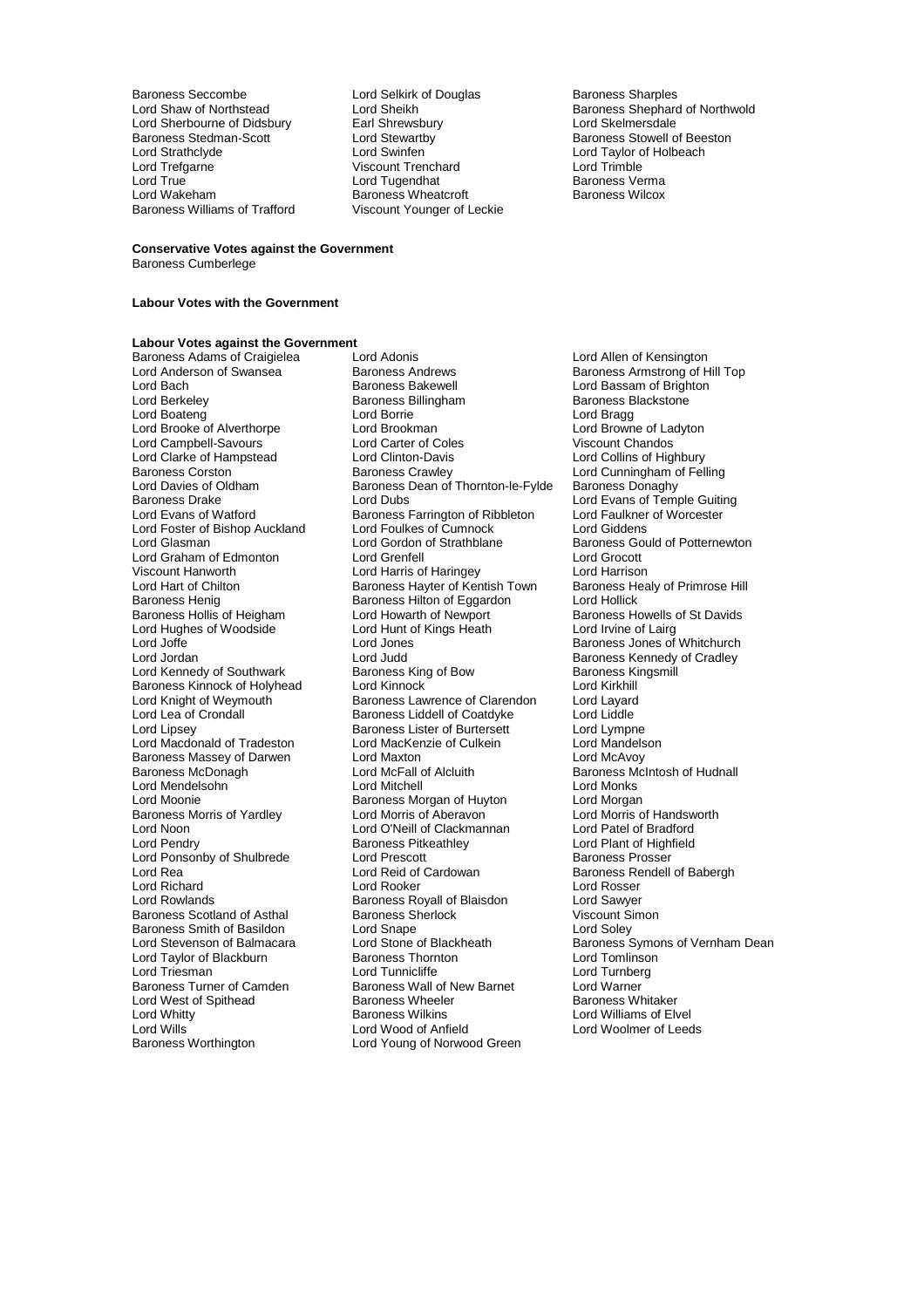## **Liberal Democrat Votes with the Government**

Baroness Brinton Lord Cotter<br>
Baroness Doocey Lord Dykes Lord Fearn Theory Control Baroness Garden of Frognal Baroness Hamwee<br>
Baroness Grender Control Baroness Hamwee Lord Palmer of Childs Hill Baroness Parminter Baroness Parminter Baroness Parminter Burris of Tweedesdale Lord Stoneham of Droxford Lord Storey<br>
Baroness Suttie Lord Taverne Lord Wallace of Saltaire Lord Wrigglesworth

Lord Addington **Lord Alderdice** Lord Ashdown of Norton-sub-Hamdon<br>
Lord Avebury **Constant Construent Bandon**<br>
Lord Avebury **Construent Bandon**<br>
Lord Avebury Baroness Bakewell of Hardington Mandeville Baroness Benjamin Baroness Bonham-Carter of Yarnbury Lord Bradshaw<br>Baroness Brinton **Baroness Brinton** Lord Cotter Lord Dholakia Baroness Doocey **Example 2 Example 2 Lord Dykes** Baroness Falkner of Margravine<br>
Lord Fearn **Baroness Garden of Frognal** Lord German Baroness Grender The Baroness Hamwee Baroness Hambleys Baroness Hussein-Ece **Baroness Jolly Lord Jones of Cheltenham** Baroness Kramer Lord Lester of Herne Hill Lord Loomba Lord Maclennan of Rogart Baroness Maddock Baroness Manazoor Baroness Manazoor Baroness M<br>Baroness Miller of Chilthorne Domer Baroness Miller of Chilthorne Domer Lord Newby Lord Marks of Henley-on-Thames Baroness Miller of Chilthorne Domer Lord Newby<br>Baroness Nicholson of Winterbourne Baroness Northover Lord Paddick Baroness Nicholson of Winterbourne Baroness Northover Lord Paddick Baroness Randerson **Lord Redesdale** Lord Roberts of Llandudno<br>
Lord Rodgers of Quarry Bank Lord Roper<br>
Lord Robert Baroness Scott of Needhan Lord Rodgers of Quarry Bank Lord Roper **Baroness Scott of Needham Market**<br>
Lord Sharman **Baroness Sharp of Guildford** Lord Shipley Exaroness Sharp of Guildford Lord Shipley<br>
Lord Smith of Clifton Lord Steel of Aikwood Lord Shutt of Greetland Lord Smith of Clifton Lord Steel of Aikwood Lord Steel of Aikwood Lord Strasburger<br>
Lord Store Lord Steel Cord Strasburger Baroness Suttie Lord Taverne Lord Taylor of Goss Moor Lord Teverson Lord Thomas of Gresford Baroness Thomas of Winchester<br>
Lord Tope Cord Tyler Baroness Tyler of Fnfield Lord Tyler<br>
Lord Wallace of Tankerness<br>
Baroness Walmsley

#### **Liberal Democrat Votes against the Government**

## **Crossbench Votes with the Government**<br>Viscount Craigavon Lord Kilclooney

Viscount Craigavon Lord Kilclooney Lord Stirrup Lord Thomas of Swynnerton

## **Crossbench Votes against the Government**

Lord Condon Baroness Coussins<br>
Lord Dannatt Lord Dear<br>
Lord Dear Lord Hylton Lord Jay of Ewelme<br>
Lord Laming Lord Latter Lord Latter Lord Laming Lord Martin of Springburn Baroness Mashar<br>Baroness Meacher Baroness O'Loan Lord Patel The State of Baroness Prashar Lord Patel Baroness Stern Charles Charles Charles Stern Lord Rix Baroness Stern Lord Rix Annual State Charles Stern Lord Rix Annual State Charles Stern Lord Rix Annual State Charles

Lord Aberdare The Viscount Allenby of Megiddo Lord Alton of Liverpool<br>
Lord Best Lord Alton Cord Billimoria Lord Best Lord Bichard Lord Bichard<br>
Baroness Boothroyd Baroness Butler-Sloss Lord Bilimoria<br>
Lord Baroness Butler-Sloss Lord Baroness Butler-Sloss Baroness Boothroyd **Baroness Butler-Sloss** Earl Clancarty<br>
Lord Condon **Baroness Coussins** Baroness Cox Lord Dannatt<br>Lord Dannatt **Lord Dear Lord Dear Lord Elystan-Morgan**<br>Viscount Falkland Lord Fellowes Lord Baroness Finlav of Lla Viscount Falkland **Viscount Falkland** Lord Fellowes **Baroness Finlay of Llandaff**<br>
Lord Greenway **Baroness Grey-Thompson** Lord Hannay of Chiswick Lord Greenway **Baroness Grey-Thompson** Lord Hannay of Chief Chief Chief Chief Chief Chief Chief Chief Cord Hannay Cord Hannay Of Chief Chief Chief Chief Chief Chief Chief Chief Chief Chief Chief Chief Chief Chief Chief Chi Lord Harries of Pentregarth Baroness Hayman<br>Baroness Hollins Baroness Howe of Idlicote Lord Hennessy of Nympsfield Baroness Hollins Baroness Hollins Baroness Hollins Baroness Hollins Baroness Hollins Baroness Hollins Baroness Hollins Baroness Hollins Baroness Hollins Baroness Hollins Baroness Hollins Barones Lord Laming Earl Listowel Lord Low of Dalston Lord Mackay of Drumadoon Countess of Mackay of Drumadoon Countess of Marchaeon Countess of Marchaeon Counters Lord Oxburgh Lord Palmer Lord Pannick Viscount Tenby **Communist Communist Communist Communist Communist Communist Communist Communist Communist Communist Communist Communist Communist Communist Communist Communist Communist Communist Communist Communist Commun** Lord Walpole Lord Walton of Detchant<br>
Lord Wilson of Tillyorn Baroness Young of Horn Baroness Young of Hornsey

Baroness Meacher 
Baroness O'Loan
Baroness O'Neill of Bengarve<br>
Baroness O'Neill of Bengarve<br>
Lord Oxburgh 
Baroness O'Loan
Baroness O'Loan
Baroness O'Neill of Bengarve Viscount Slim **Baroness Stern Example 1** Lord Sutherland of Houndwood<br>Viscount Tenby **Baroness Stern Lord Sutherland of Houndwood**<br>Viscount Tenby **Lord Turnbull** Baroness Valentine

#### **Bishop Votes with the Government**

**Bishop Votes against the Government** Bishop of Wakefield

**Other Votes with the Government**

Lord Rennard Lord Taylor of Warwick

**Other Votes against the Government**<br>Lord Browne of Belmont

Lord Filkin **Example 2018** Baroness Jones of Moulsecoomb